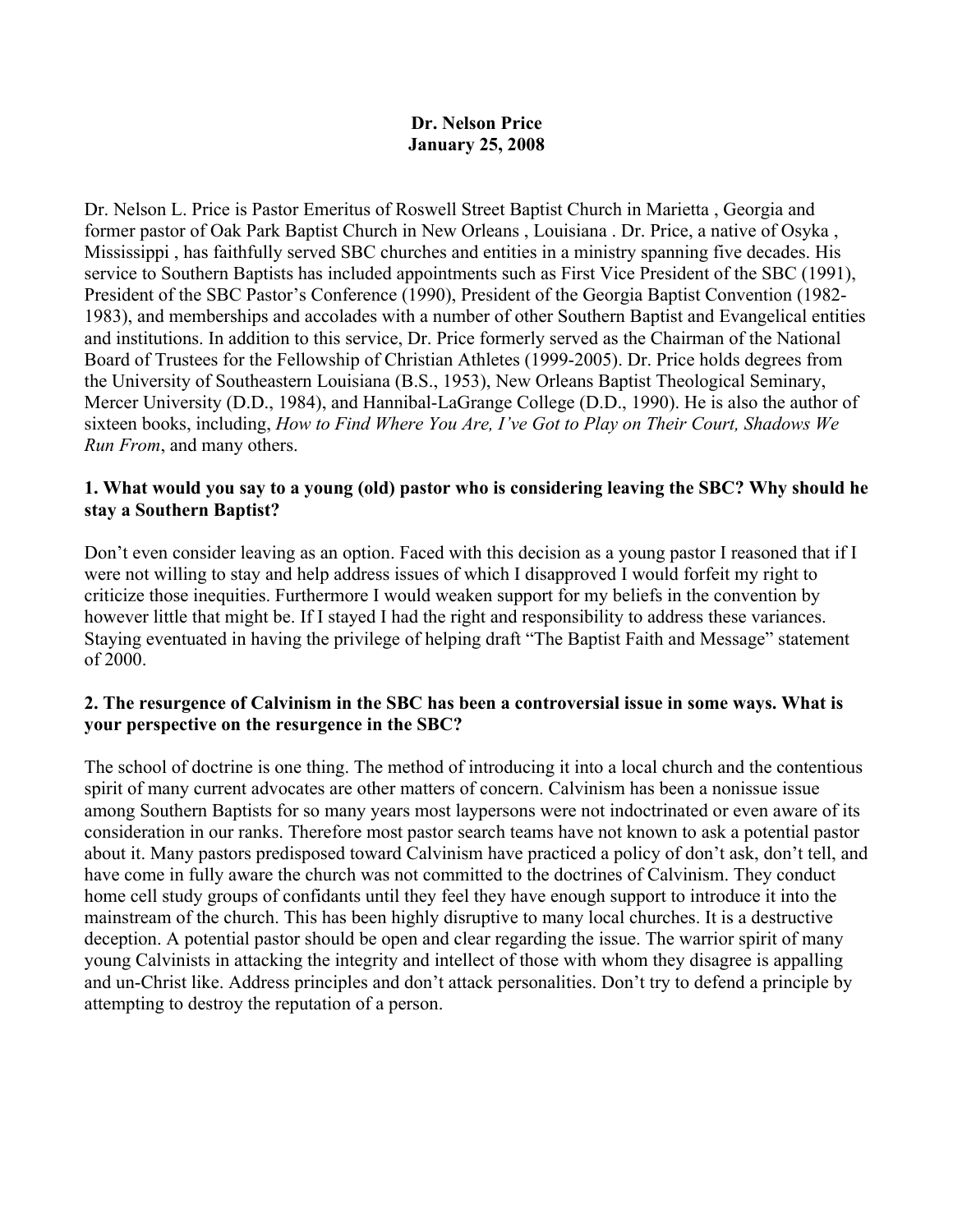## **3. The issue of elder rule has been a controversial in many churches. What is your perspective on ruling elders as an expression of Baptist church polity and ecclesiology?**

In the early church the terms "elders" (presbyteroi) and "bishops" or "overseers" (episkopoi) are used interchangeably as to functions not as titles or offices. The Bible gives clear insight regarding the roles of bishops and deacons but does not for elders leading many scholars to conclude it was not a separate office in the early church. There is no Scripture that teaches a church has to have a board of elders.The term "elder" has gone through an evolution since the Bible times. The present meaning and role is based on the role that evolved in subsequent years of the first century. Biblically the service of elders was to be performed by older individuals who related to the spiritual life within the church not the business affairs. Changing the of church governance can be traumatic for a congregation. If a church has a form of governance that works in place following a current trend is not advantageous.

# **4. What would you say is the most significant theological issue confronting Southern Baptists in this generation?**

Calvinism is foremost, but glossology is emerging once more also. There are so many different schools of Calvinistic thought that no matter what is said to be a belief there are those of other schools who deny it. There are many admirable aspects of Calvinism with which most Souther Baptists agree. A high regard for the authority and integrity of Scripture, the belief that salvation is by grace alone, the atonement of Christ, and the belief that everything should be to the glory of God are broadly held concepts among Baptists. However, irresistible grace which teaches those predestined to be saved cannot resist salvation and limited atonement which says Christ died only for those predestined by God to be saved is where the road forks. This is where the introduction of the doctrines of Calvinism into a traditional Southern Baptist church becomes divisive.

# **5. What do you think of the plans of former Presidents Carter and Clinton regarding a potential new religious movement of denomination?**

Presidents Jimmy Carter and Bill Clinton are undertaking the establishment of a new religious denomination.I am a member of the imperfect denomination they are leaving in order to establish a more perfect world order. They say their "all inclusive" denomination will fight poverty, work on health care, environmental issues, and eliminate religious and racial conflict. Both of these men have been critical of Southern Baptists, and we deserve some criticism like most religious bodies. I say most because I met the pastor of one and have his calling card with the name of his church in Atlanta: "The Perfect Church." I always wanted to meet his wife to see what she had to say about that! In addition to criticizing Southern Baptists they should take time to observe some of the good the denomination is already doing in the areas they propose to address. They have been so preoccupied with criticism they have failed to take note of attributes and assets with which they could ally and achieve far more than by starting another denomination.

In noting areas in which Southern Baptists are making progress I want to readily admit much progress is yet to be made. In 1995 Southern Baptists issued a resolution of repentance. The lengthy document stated in part, "...we apologize to all African Americans for condoning and/or perpetuating individual and systematic racism...." Implementation of the commitments to work for racial reconciliation are ongoing. Peter Wagner of Fuller Theological Seminary, not a Southern Baptist, wrote, "At the top of the